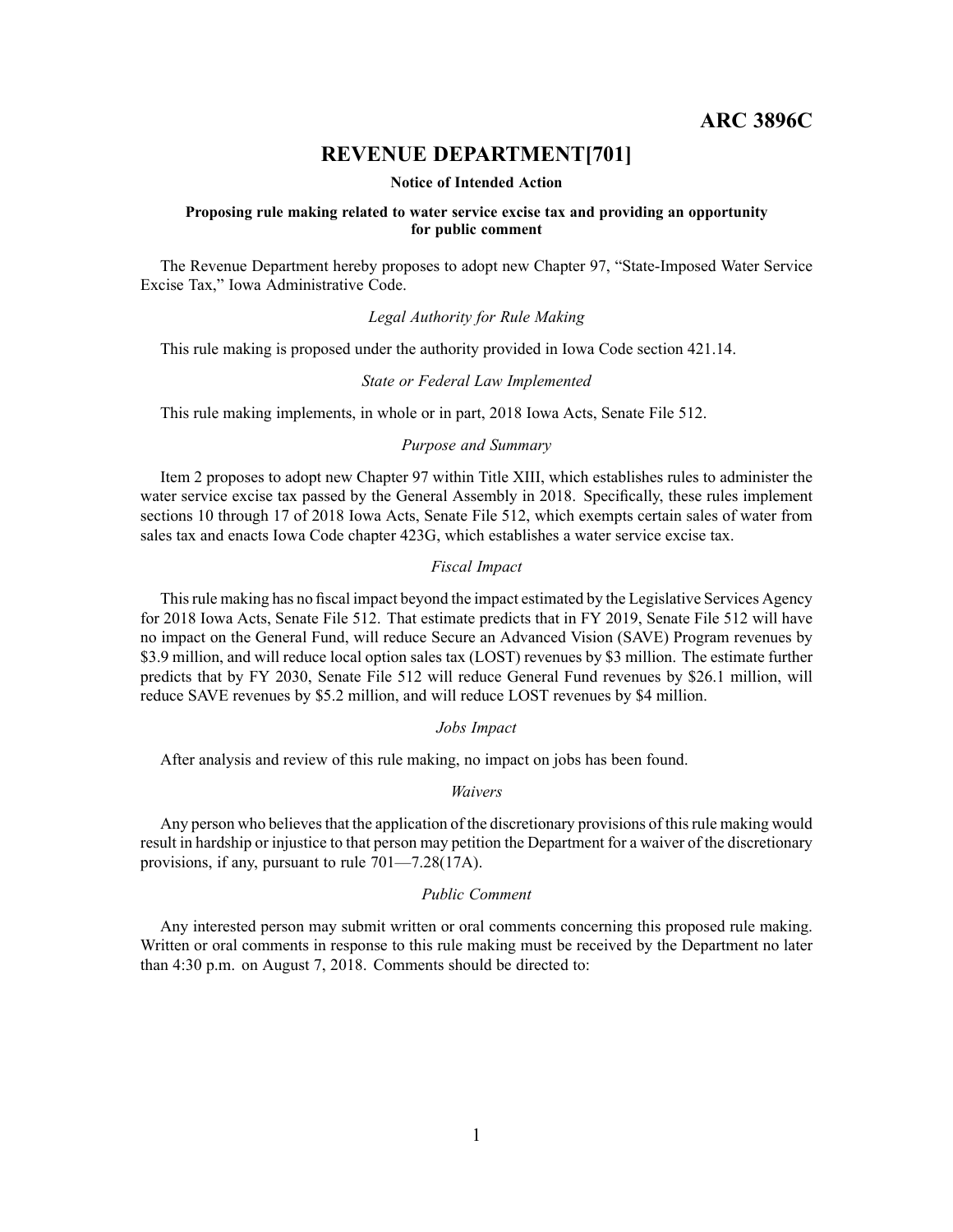Joe Fraioli Department of Revenue Hoover State Office Building P.O. Box 10457 Des Moines, Iowa 50306 Phone: 515.725.4057 Email: [joe.fraioli@iowa.gov](mailto:joe.fraioli@iowa.gov)

### *Public Hearing*

No public hearing is scheduled at this time. As provided in Iowa Code section 17A.4(1)"b," an oral presentation regarding this rule making may be demanded by 25 interested persons, <sup>a</sup> governmental subdivision, the Administrative Rules Review Committee, an agency, or an association having 25 or more members.

### *Review by Administrative Rules Review Committee*

The Administrative Rules Review Committee, <sup>a</sup> bipartisan legislative committee which oversees rule making by executive branch agencies, may, on its own motion or on written reques<sup>t</sup> by any individual or group, review this rule making at its regular [monthly](https://www.legis.iowa.gov/committees/meetings/meetingsListComm?groupID=705&ga=87) meeting or at <sup>a</sup> special meeting. The Committee's meetings are open to the public, and interested persons may be heard as provided in Iowa Code section 17A.8(6).

The following rule-making actions are proposed:

ITEM 1. Adopt the following **new** Title XIII:

#### TITLE XIII *WATER SERVICE EXCISE TAX*

ITEM 2. Adopt the following **new** 701—Chapter 97:

#### CHAPTER 97

### STATE-IMPOSED WATER SERVICE EXCISE TAX

**701—97.1(87GA,SF512) Definitions.** For the purposes of this chapter and 701—Chapters 98 and 99, unless the context otherwise requires:

*"Bundled water service sales"* means <sup>a</sup> sale consisting of water service and other distinct and identifiable tangible personal property or non-water services for one nonitemized price.

*"Department"* means the department of revenue.

*"Director"* means the director of the department of revenue.

*"Facilities,"* for purposes of the water service excise tax imposed by 2018 Iowa Acts, Senate File 512, sections 11 to 17, means any storage tanks, water towers, wells, plants, reservoirs, aqueducts, hydrants, pumps, or any other similar devices, mechanisms, equipment, or amenities designed to hold, treat, sanitize, or deliver water. "Facilities" shall not include interior plumbing.

*"Other sales"* means sales of any other tangible personal property or services, whether taxable or not, other than sales of water service.

*"Person"* means the same as the term is defined in rule 701—211.1(423).

*"Purchaser"* means <sup>a</sup> person to whom water service is provided for compensation and means the same as the term is defined in rule 701—211.1(423).

*"Sales price"* means the amount of consideration paid for water service and means the same as the term is defined in rule 701—211.1(423).

*"State-imposed tax"* or *"tax"* meansthe waterservice excise tax imposed by 2018 Iowa Acts, Senate File 512, section 13.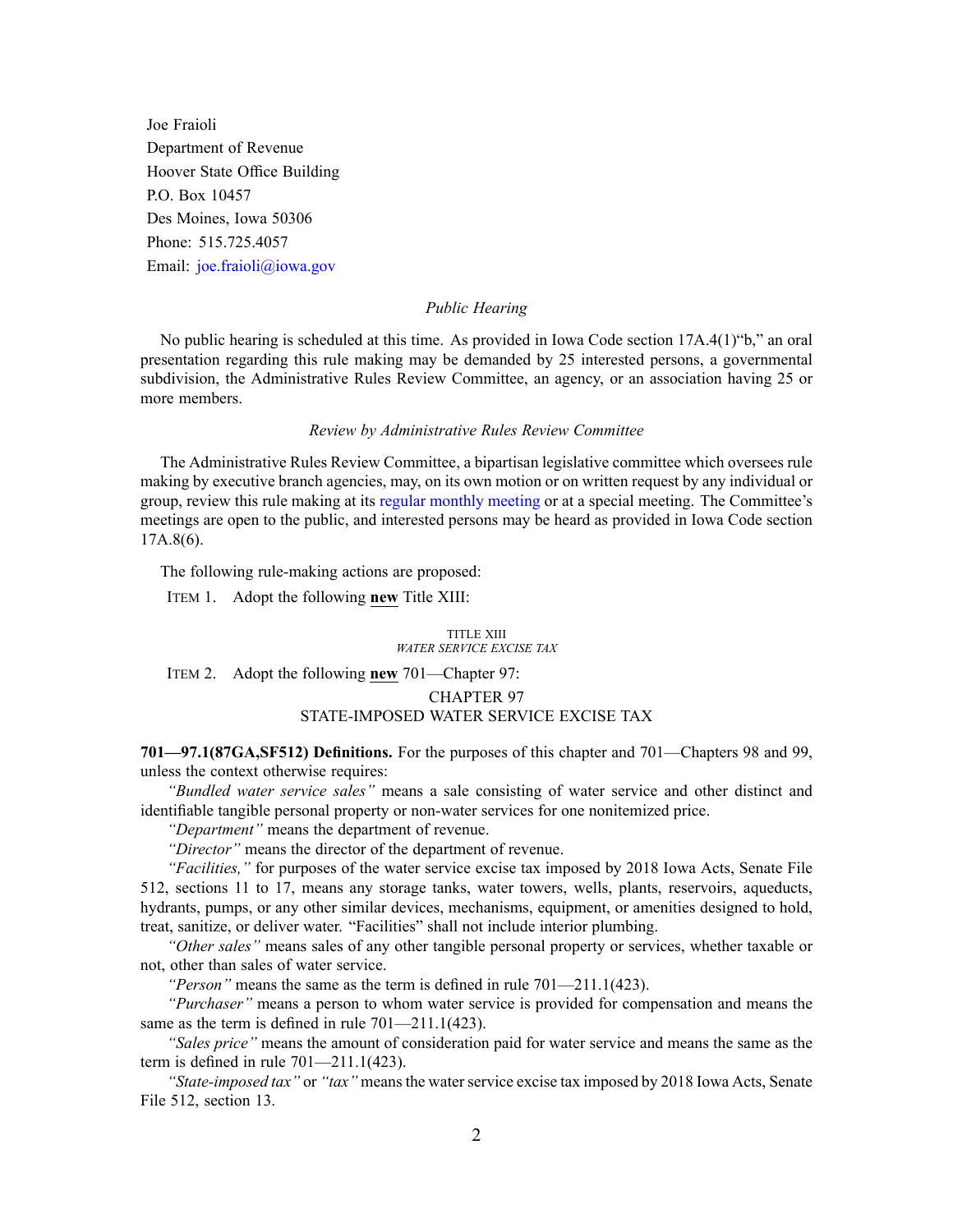*"Tax,"* unless otherwise indicated, shall refer to the water service excise tax.

*"Water service"* means the delivery of water by piped distribution system, as defined in 2018 Iowa Acts, Senate File 512, section 10.

*"Water utility"* means any person, partnership, business association, or corporation, domestic or foreign, owning or operating any facilities for furnishing water by piped distribution to the public for compensation, as defined in 2018 Iowa Acts, Senate File 512, section 10. "Corporation" as used in this definition includes municipal corporations. See 1968 Iowa Op. Atty. Gen. 1-21, 1968 WL 172465.

All other words and phrases used in this chapter and 701—Chapters 98 and 99 and defined in rule 701—211.1(423) have the meaning set forth in that rule for the purposes of these chapters.

This rule is intended to implement 2018 Iowa Acts, Senate File 512, sections 12 and 13.

**701—97.2(87GA,SF512) Imposition.** A state-imposed tax of 6 percen<sup>t</sup> is imposed upon the sales price of water service by <sup>a</sup> water utility to <sup>a</sup> purchaser. The tax shall be collected by water utilities.

This rule is intended to implement 2018 Iowa Acts, Senate File 512, section 13.

**701—97.3(87GA,SF512) Administration.** The department is charged with the administration of the tax, subject to the rules, regulations, and direction of the director. The department is required to administer the tax as nearly as possible in conjunction with the administration of the state sales tax excep<sup>t</sup> that portion of the law which implements the streamlined sales and use tax agreement. The requirements of 701—Chapter 11 shall apply to water utilities in the same manner that those requirements apply to all sellers and retailers making sales subject to state sales tax.

This rule is intended to implement 2018 Iowa Acts, Senate File 512, sections 10, 13, and 15.

#### **701—97.4(87GA,SF512) Charges and fees included in the provision of water service.**

**97.4(1)** *Sales integral to the ability to furnish water.* The water service excise tax applies to the sale of water by piped distribution to consumers or users, including sales of accompanying services that are integral to furnishing water by piped distribution, even if billed separately.

**97.4(2)** *Examples of sales integral to the provision of water service.* Sales of services to customers or users that are considered integral to furnishing water by piped distribution include, but are not limited to, the following:

*a.* Sales of nonitemized tangible personal property included with the sale of water service or an accompanying service that is integral to the provision of water service. See subparagraph 97.4(4)*"a"*(2).

*b.* The sales price of water sold, whether metered or not.

*c.* Service or account charges and administrative fees for water service, including new customer account charges and minimum charges for access to water service whether the customer uses the water or not.

*d.* Fees for connection, disconnection, or reconnection to or from <sup>a</sup> water supply.

*e.* Fees for maintenance, inspection, and repairs of the water distribution system, water supplies, and facilities, including fees for labor and nonitemized fees for materials.

*f.* Fees for using or checking water meters, excluding the rental of water meters.

*g.* Tap fees.

*h.* Water distribution system infrastructure and improvement fees.

**97.4(3)** *Examples of sales that are not considered water service or integral to the provision of water service.* Sales of services that are not considered integral to furnishing water by piped distribution include, but are not limited to, the following:

*a.* Residential service contracts regulated under Iowa Code chapter [523C](https://www.legis.iowa.gov/docs/ico/chapter/2018/523C.pdf).

*b.* Sales or rentals of tangible personal property, other than water, sold for <sup>a</sup> separately itemized price. See subparagraph 97.4(4)*"a"*(1).

*c.* Returned check fees.

*d.* Deposits, including check and meter.

*e.* Fees for printed bills, statements, labels, and other documents.

*f.* Fees for late charges and nonpaymen<sup>t</sup> penalties.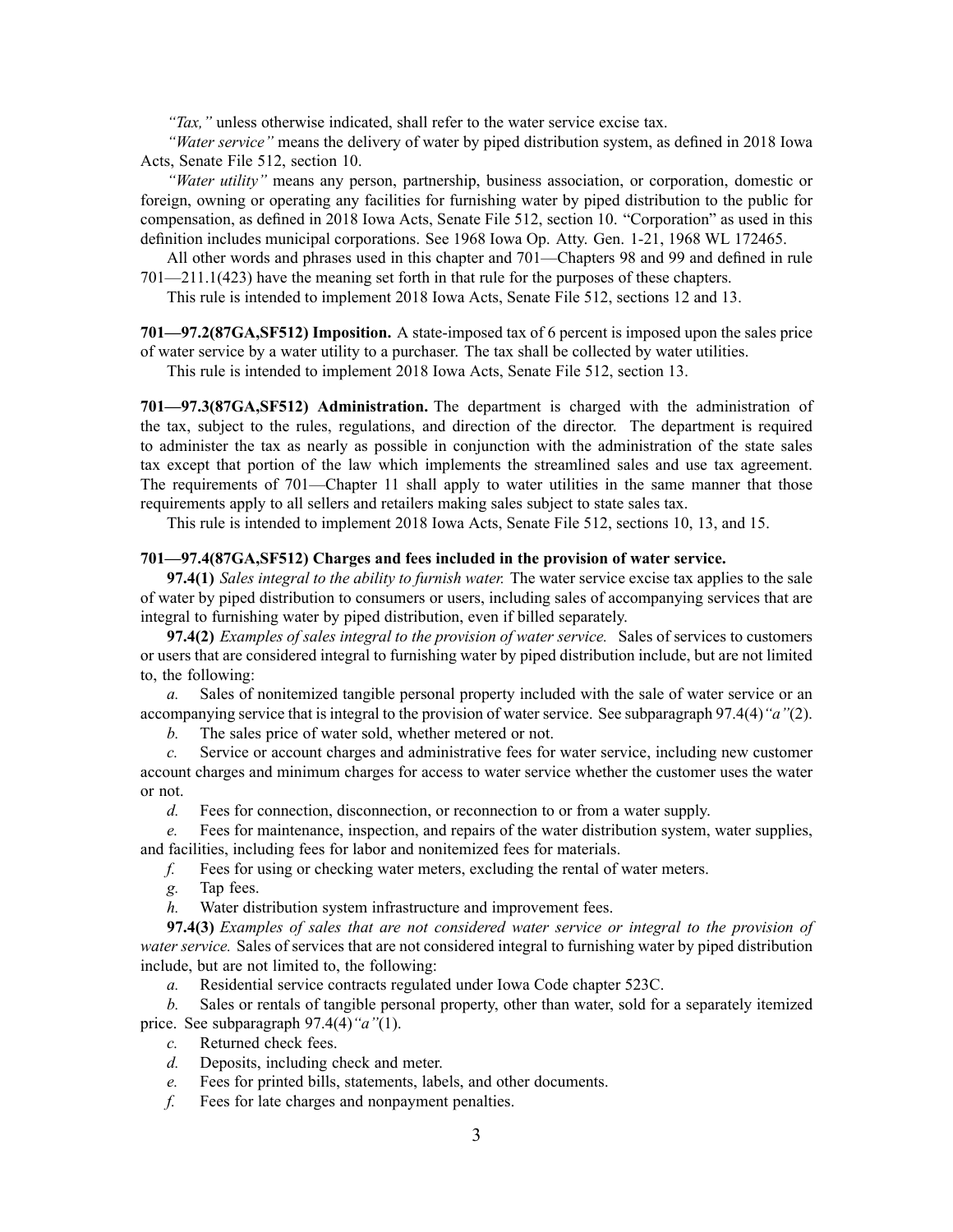## *g.* Leak detection fees.

**97.4(4)** *Sales generally not subject to water service excise tax.* Water utilities may make other sales that may or may not be integral to the sale of water service but which are not subject to water service excise tax because they are separately taxable under Iowa Code section [423.2](https://www.legis.iowa.gov/docs/ico/section/2018/423.2.pdf) as the sale of tangible personal property or non-water services.

*a. Sales of tangible personal property.* Whether the sale of tangible personal property that is integral to water service is subject to the water service excise tax depends on whether it is sold to the consumer or user for <sup>a</sup> separately itemized price.

(1) Itemized tangible personal property. Sales or rentals of tangible personal property by <sup>a</sup> water utility for <sup>a</sup> separately itemized price on <sup>a</sup> water bill are not subject to the water service excise tax but may be subject to sales and use tax.

(2) Nonitemized tangible personal property. If the sale of tangible personal property is not itemized and is instead bundled with the sale of water service, including sales of services listed in subrule 97.4(3), then the entire sales price is subject to the water service excise tax.

*b. Painting of hydrants.* Painting of hydrants constitutes painting services under Iowa Code section [423.2\(6\)](https://www.legis.iowa.gov/docs/ico/section/2018/423.2.pdf)*"a."* Painting is subject to sales tax and is not subject to water service excise tax.

*c. Plumbing and pipefitting.* Some repairs of <sup>a</sup> water distribution system may constitute plumbing and pipefitting under Iowa Code section [423.2\(6\)](https://www.legis.iowa.gov/docs/ico/section/2018/423.2.pdf)*"a."* Plumbing and pipefitting services are subject to sales tax and are not subject to water service excise tax.

**97.4(5)** *Exemptions.* The exemptions from sales tax under Iowa Code section [423.3](https://www.legis.iowa.gov/docs/ico/section/2018/423.3.pdf) also apply to sales subject to water service excise tax.

This rule is intended to implement 2018 Iowa Acts, Senate File 512, sections 14 and 15.

**701—97.5(87GA,SF512) Itemization of tax required.** The water utility shall add the tax to the sales price of the water service, and the tax, when collected, shall be stated as <sup>a</sup> distinct item, separate and apar<sup>t</sup> from the sales price of any other sales that may have also been made by the purchaser at that time. This rule shall take effect on January 1, 2019.

This rule is intended to implement 2018 Iowa Acts, Senate File 512, section 13.

**701—97.6(87GA,SF512) Apportionment of bundled water service sales—rebuttable presumption.** Where <sup>a</sup> water utility makes bundled water service sales as defined in rule 701—97.1(87GA,SF512) and does not separately charge and bill the sale of water service as required by rule 701—97.4(87GA,SF512), there is <sup>a</sup> rebuttable presumption that the cost for the sale of water service subject to the water service excise tax is <sup>a</sup> pro rata portion of the total bundled water service sales price. Where <sup>a</sup> water utility makes other sales as defined in rule 701—97.1(87GA,SF512) as well as bundled water service sales at an additional cost in <sup>a</sup> single transaction, this calculation shall only apply to the additional cost for the bundled water service sale.

EXAMPLE 1: A water utility sells combined water and sewage services for nonresidential commercial operations for \$50 per month. The water utility does not bill its customers separately for the sale of water service and only remits to the department sales tax on the \$50. The department will assume that the cost of water service is \$25 and the cost of sewage service is \$25. Accordingly, the water utility will be assessed penalty and interest on the \$25 for its failure to properly remit the water service excise tax.

EXAMPLE 2: A water utility is <sup>a</sup> campground that provides the following services for \$20 per night: campground access, electricity, sewage, water, and trash removal. The water utility does not bill its customers separately for any of these services and only remits to the department sales tax on \$20. The department will assume that the cost of each of the five services is \$4 (total cost of \$20 divided by five separate services <sup>=</sup> \$4 per service). Accordingly, the water utility will be assessed penalty and interest on the \$4 for its failure to properly remit the water service excise tax.

EXAMPLE 3: A water utility sells varying service packages for different prices per day as follows: